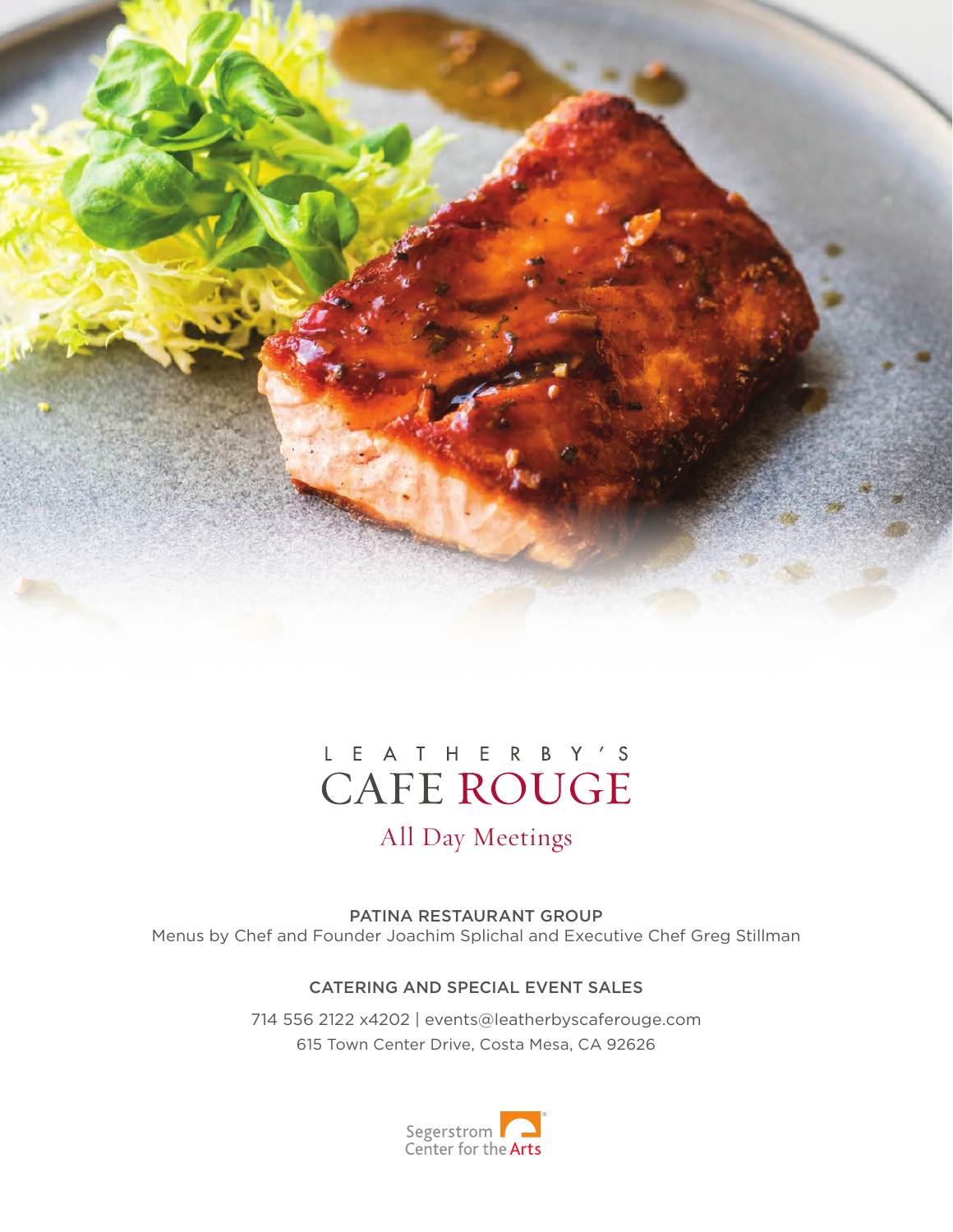

Located in the heart of Orange County, Leatherby's Café Rouge is situated inside Segerstrom Center for the Arts with direct access from the 405 Freeway. Leatherby's Private Dining Room offers a quiet space ideal for meetings and private dinners, while the, Main Dining Room provides a classic and warm environment perfect for enjoying breakfast and lunch.

### INCLUDES

- Meeting space from 7AM-3PM
- Continental breakfast •
- Three-course lunch
- Beverage station
- Wifi •
- Complimentary printed customized menus •

## MAIN DINING ROOM **CAPACITY**

Seated with restaurant-style furniture 90

Seated with 60" round tables 150

Reception 180

## PRIVATE DINING ROOM **CAPACITY**

Seated 45

Reception 75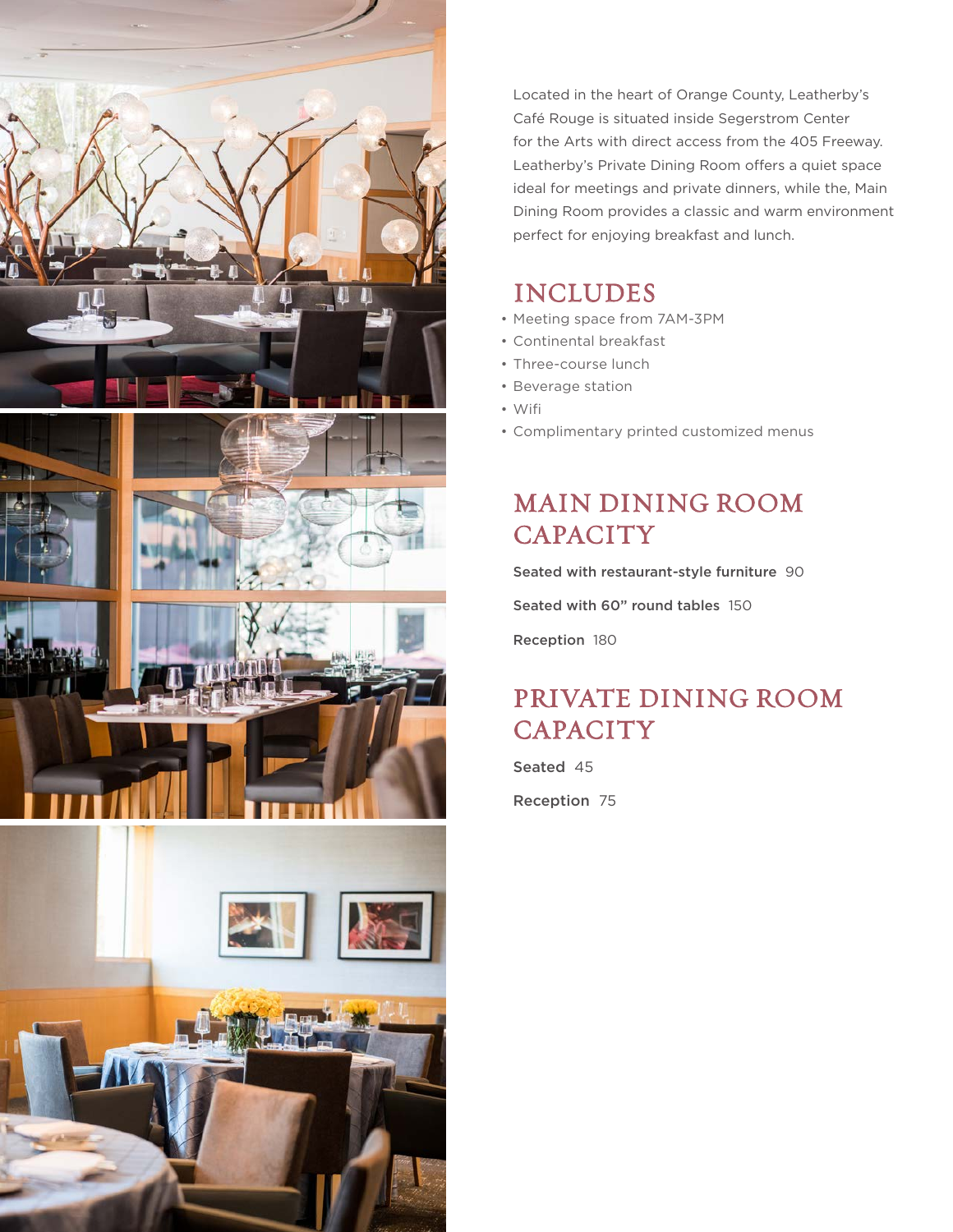# ALL-DAY MEETING PACKAGE

\$95 per person *Entrée pre-counts, menu selections and guaranteed guest count are due at least (7) days in advance.*

#### POWER BUFFET

*Includes freshly squeezed orange and grapefruit juices, regular and decaffeinated coffee and tea* 

Granola, yogurt, and seasonal fruit parfaits

Platters of fresh seasonal fruit, served with cottage cheese

Chef's selection of assorted pastries, muffins and croissants

#### THREE COURSE LUNCH

*Includes iced tea, soft drinks and coffee service*

#### STARTERS *Choose one*

LCR Caesar Our signature salad; Romaine hearts, freshly made Caesar dressing, Parmigiano-Reggiano cheese, cracked black pepper and warm olive oil croutons

Baby Beets Cast iron griddled, goat cheese, pickled mustard seed, lemon vinaigrette

Iceberg Wedge Baby iceberg, smoked bacon toast, tomatoes, pickled red onion, crispy shallots, Maytag blue cheese dressing

ENTRÉES *Choose two* Hanger Steak 8 oz Certified Angus Beef Chicken "Al Matton" Jidori Chicken under a brick Market Fish Scottish Salmon Agave-lime glaze Upgrade to Filet Mignon 6 oz or New York Strip 12 oz | \$12 per person

#### FAMILY-STYLE SIDES *Choose three*

Hand-Cut Kennebec Fries, lemon, garlic, parsley Buttermilk Mashed Potatoes, rosemary, garlic Sweet Potato Fries, crispy ginger, cilantro Pipe Rigate Mac and Cheese, fontina, cheddar, parmesan bread crumb Potato Gratin, Yukon Gold potatoes, crème fraîche, Gruyère cheese Blue lake green beans, garlic, soy glaze, orange zest Baby Carrots, tzatziki, toasted sesame seed Poached Jumbo Green Asparagus, brown butter Charred Brussels Sprouts, whole grain mustard, Nueske's bacon Creamed Spinach, bacon, breadcrumb crust Cast-Iron Wild Roasted Mushrooms, shallot butter, oloroso sherry

SAUCE *Choose two* Brandy green peppercorn sauce Béarnaise LCR A3 Steak Sauce Argentinean Chimichurri Shallot-Red Wine Bordelaise

#### DESSERT

Vanilla Bean Panna Cotta Liquid Chocolate Brownie Cake, warm Manjari Valrhona chocolate, rum raisin, Straus milk sorbet White Chocolate Salted Caramel Mousse

L E A T H E R B Y ' S **CAFE ROUGE**  P 714 556 2122 x4202 | events@leatherbyscaferouge.com